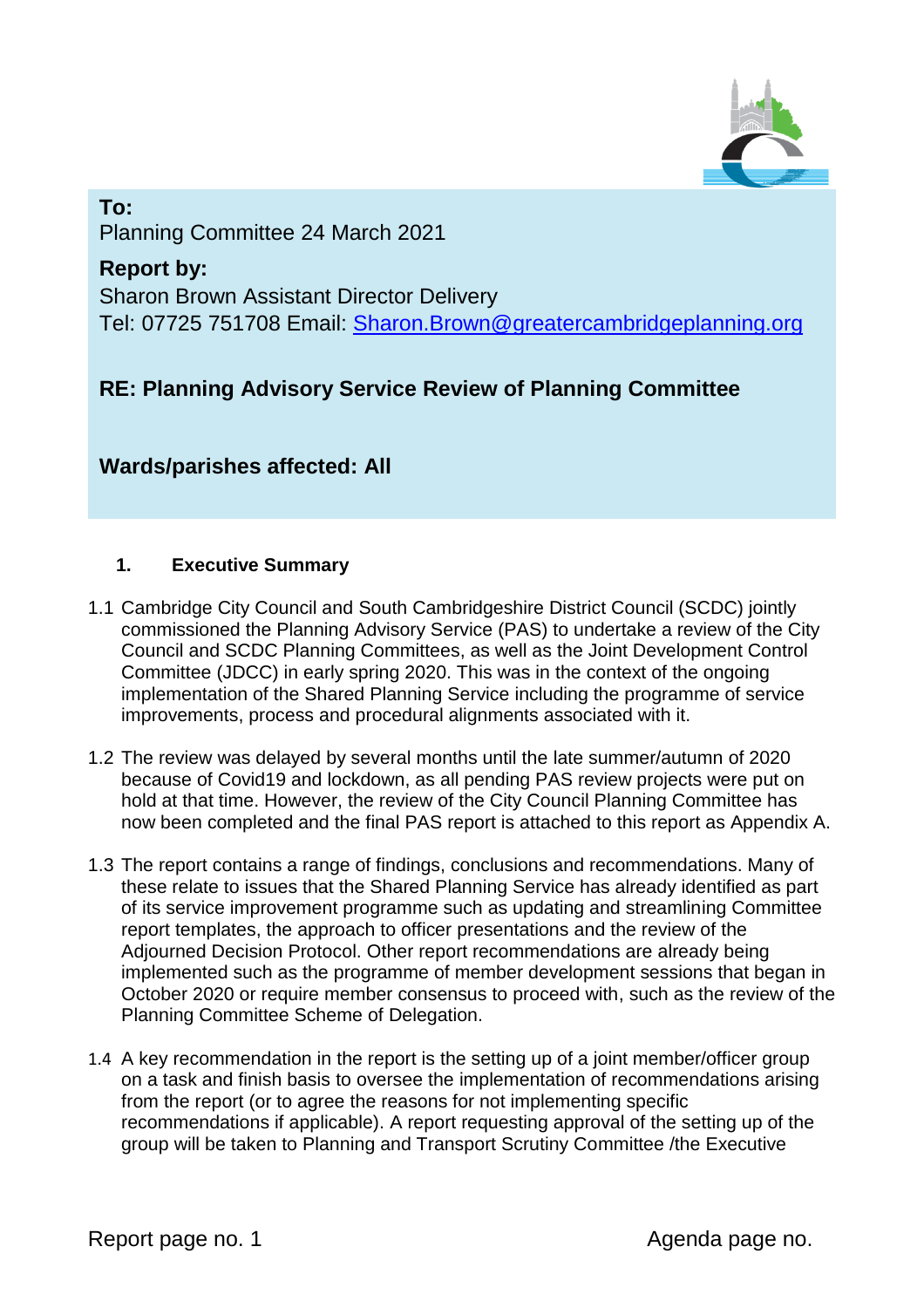Councillor in June 2021. Meanwhile, the Planning Committee should give consideration as to their representation on the group so that this information can be considered by the Scrutiny Committee in due course.

- 1.5 Whilst the majority of the PAS report focuses on Planning Committee, it also includes a "light touch" review of the Joint Development Control Committee (JDCC), whilst noting that the JDCC's Terms of Reference were recently updated in 2020. Notwithstanding this, some of the PAS report recommendations may be equally applicable to the JDCC so a short update report will be provided to the JDCC on 14 April 2021.
- 1.6 A similar process has already been undertaken by SCDC in relation to the PAS Review report of the SCDC Planning Committee. The SCDC Planning Committee considered the report on 13 January 2021. A Planning Committee Development Group, comprising of six members (three from the Planning Committee and three from the Scrutiny and Overview Committee) and relevant senior officers has been set up to oversee implementation of the report's recommendations.

#### **2. Recommendations**

- i) To note the content and recommendations set out in the Planning Advisory Service report.
- ii) To note that a further report will be taken to Planning and Transport Scrutiny Committee/Executive Councillor in June 2021 to recommend the setting up of a joint member/officer group on a task and finish basis to oversee implementation of the PAS report recommendations or, where appropriate to agree the reasons for not implementing specific recommendations and more specifically set its terms of reference
- iii) To consider the representation that Planning Committee should have on the group and to advise Scrutiny Committee/the Executive Councillor of its views.

#### **3. Background**

#### *Page: 2*

#### **Context**

3.1. As part of the ongoing implementation of the Shared Planning Service, a programme of service improvements has been carried out by the planning service throughout 2020 and this will continue into 2021-22. Some of the specific improvements have been/will be included in the Service Plan 2020-2021 and emerging Service Plan for 2021-2022. The objectives for the service improvement programme include alignment and streamlining of processes and procedures wherever possible to maximise efficiency, learning from best practice across the country and making best use of resources. The two Councils operate three Planning Committees across the Greater Cambridge area, all of which function in a different way so there is also an opportunity to review best practice across the three Committees. It is within this context that both Councils jointly commissioned the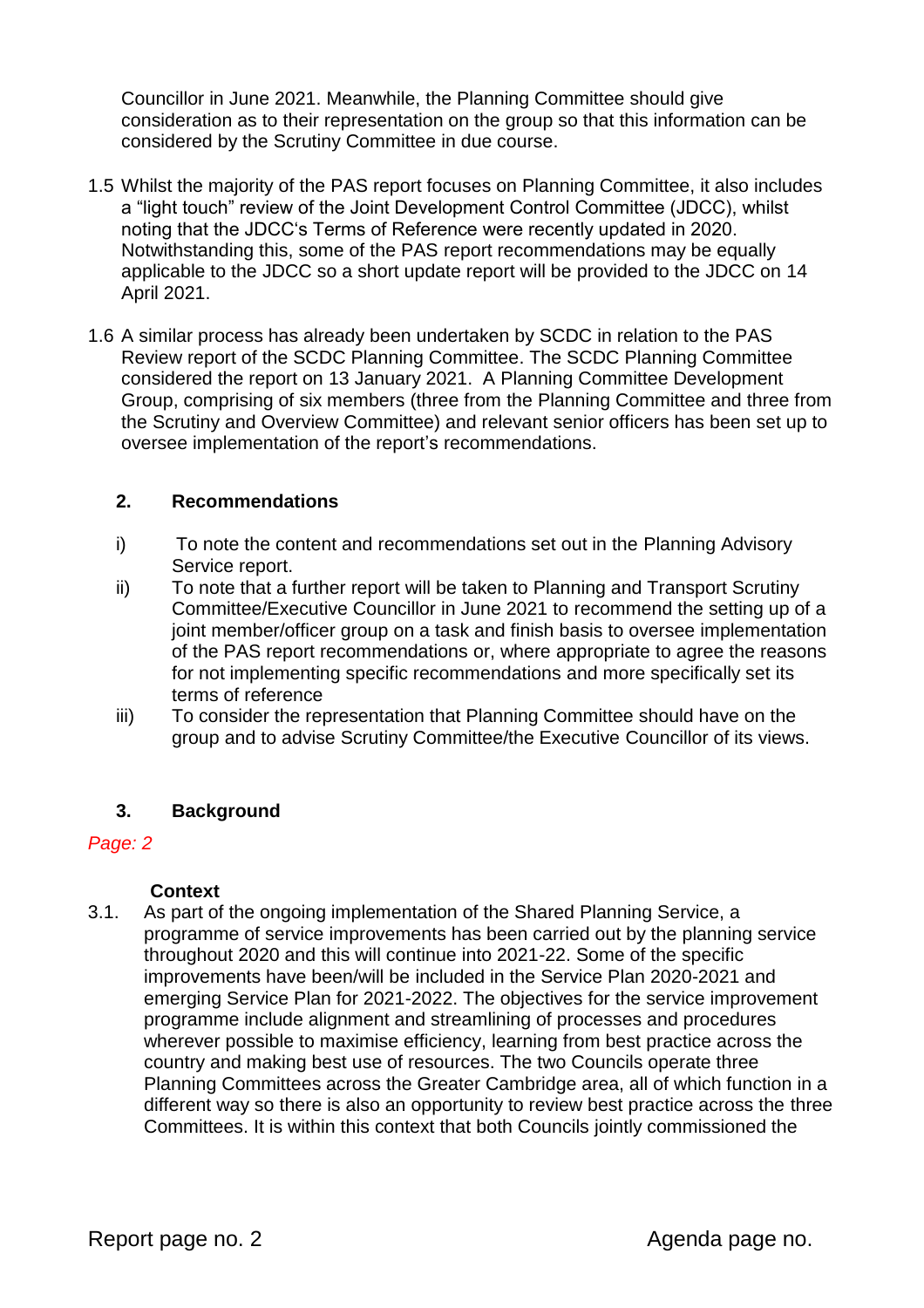Planning Advisory Service (PAS) in early spring 2020 to undertake a review of their Planning Committees as well as the Joint Development Control Committee (JDCC).

- 3.2. Given the Shared Planning Service's ongoing improvement programme, the brief to PAS identified a number of areas that it would be useful for PAS to consider as part of the review. These included the Planning Committee Scheme of Delegation and the City Council's Adjourned Decision Protocol.
- 3.3. Due to Covid 19 and lockdown which resulted in all pending PAS reviews being put on hold in the spring of 2020, the review was delayed until the late summer/autumn. The review has now been completed and the final PAS report is attached as Appendix A to this report.

#### **Review Process**

- 3.4. The process carried out by PAS as part of their review included the following elements:
	- Review of some virtual Planning Committee meetings during July, August and September 2020.
	- Meetings with key members including the planning lead member, Chair of the Planning Committee and other members of the Planning Committee in September 2020.
	- Meetings with key Council officers including the former Chief Executive, Joint Director of Planning, Assistant Director Delivery, Development Management Delivery Manager and legal officers in August and September 2020.
	- A stakeholder engagement meeting with the City Council's Residents Forum in September 2020.

#### **Report Findings, Conclusions and Recommendations**

- 3.5. The review findings, conclusions and recommendations are set out in detail in the PAS report attached as Appendix A. Key findings and conclusions include the following:
	- The Council demonstrated a quick response to Covid19 and lockdown by adapting to move the Planning Committee to an on-line platform, minimising disruption to the Committee cycle and putting in place appropriate guidance and information.
	- In the context of Covid 19 and lockdown, the Planning Committee had retained a good focus on public engagement and in maintaining capacity for the public to speak at Committee.
	- The Council performs well in terms of the overall quality of planning decision making, noting the low number of appeals allowed measured against the Government Performance Indicator.
	- Planning Committee members have a clear understanding of their roles in determining planning applications. However, there needs to be careful attention on occasions where roles are in danger of being blurred under pressure from external influences or where roles as ward councillors could influence decisions.
	- There are good opportunities for enhanced specialised learning and development through the new Member Development Programme.
	- There is a good level of cross-party support in the approach to debates at Committee and general consensus on key planning issues.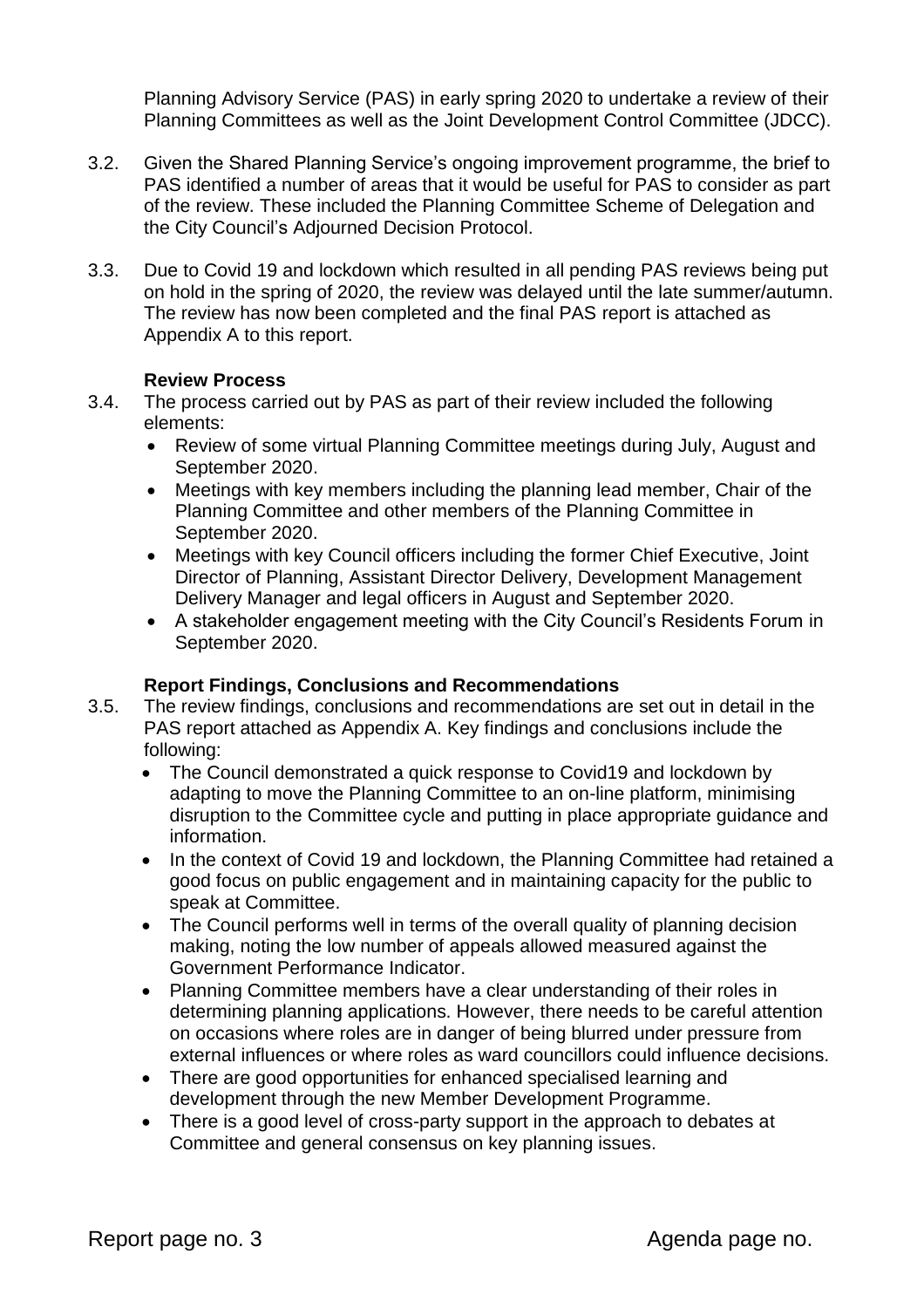- A standard checklist of key detailed planning issues for officers would avoid these being debated at Committee.
- Increased use of pre-briefings by developers/agents and involvement of Planning Committee members, ward councillors and the public in pre application briefings would improve/streamline the Committee process. There should be stronger collaborative working and improved communications between members and officers outside the Committee process. Part of this could be achieved by having member site visits with officers and consideration should be given to this.
- There should be more dialogue between members and officers in advance of Committee on points of detail and clarification so that these matters can be dealt with beforehand rather than at Committee.
- Consideration should be given to the review of the Planning Committee Scheme of Delegation - noted that the Committee currently considers a high volume of minor and householder applications contributing to Committee meetings being very long. The member call in process should be reviewed. The Council needs to consider what kind of Planning Committee it wants given the long length of Committee and very detailed nature of the debate, even on minor applications. In the view of PAS, Planning Committee should be reserved for the largest and most contentious type of applications.
- Member political aspirations and values are running ahead of the Development Plan system and further consideration should be given as to how to address this, to manage expectations.
- A review of the Adjourned Decision Protocol should be considered.
- Officer reports are too long and this issue should be reviewed with reference to best practice. Officer presentations are generally good but too long at times. Quality assurance of officer reports needs to be improved. More directive reports that clearly signpost issues where a balanced planning judgement is required would improve the effectiveness of the Committee process.
- There are opportunities identified to improve the customer experience of the virtual Planning Committee process
- Learning from best practice from other Councils indicates an opportunity for further collaborative working between members and officers.
- 3.6. Eleven recommendations are set out in the PAS report. Some of these have already been implemented such as the introduction of the Member Development Programme. Others are being considered through the planning service review that is due to take place during 2021/22 which will include a review of development management processes and procedures, including Committee report templates and length of officer reports and presentations etc.